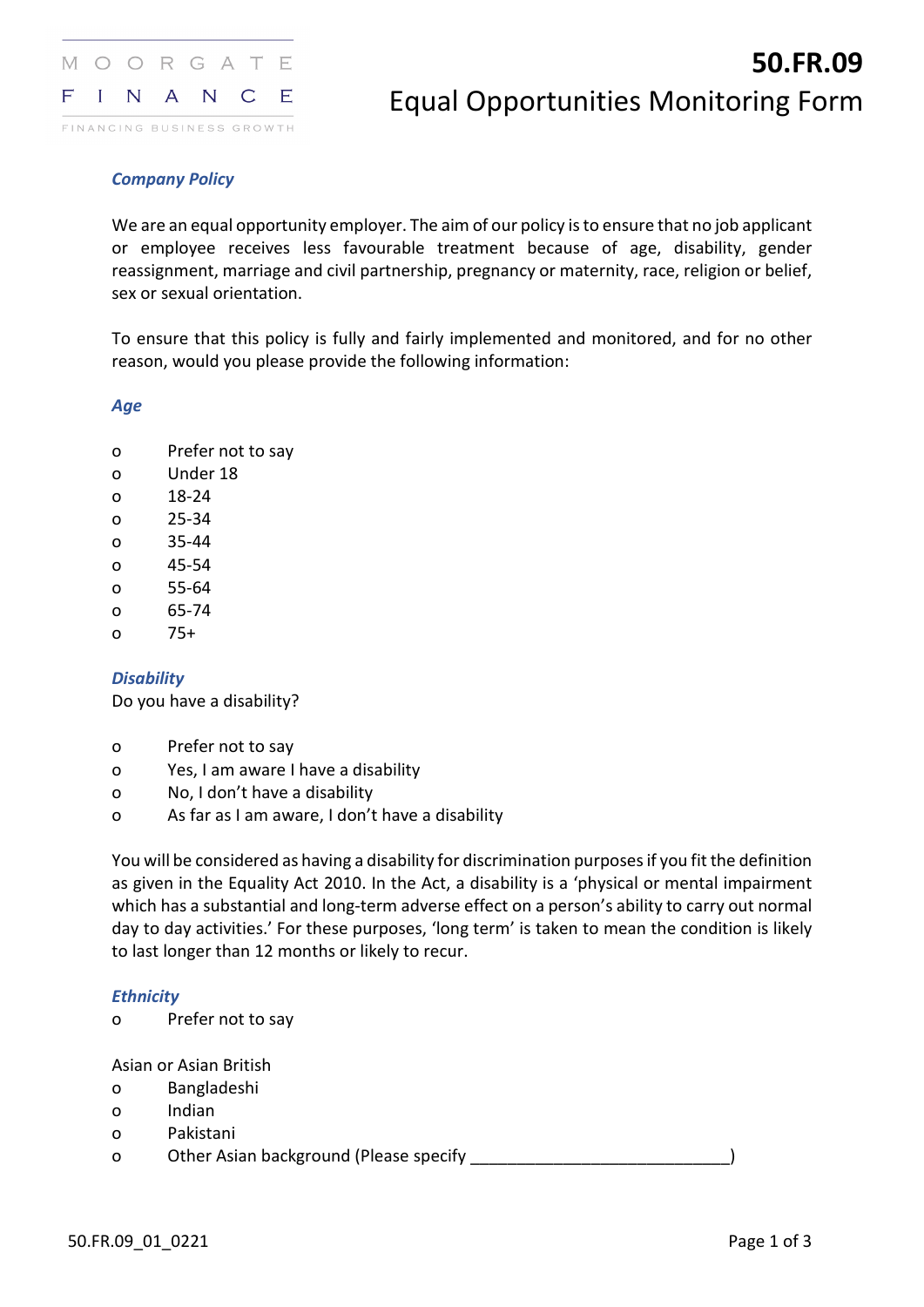

Black or Black British

- o African
- o Caribbean

| Other Black background (Please specify |  |
|----------------------------------------|--|
|                                        |  |

Chinese and other groups

- o Chinese
- o Other ethnic group (Please specify \_\_\_\_\_\_\_\_\_\_\_\_\_\_\_\_\_\_\_\_\_\_\_\_\_\_\_\_)

## Mixed race

- o White and Asian
- o White and Black African
- o White and Caribbean

| Other Mixed background (Please specify |
|----------------------------------------|
|                                        |

### White

- o British
- o Irish

o Other White background (Please specify \_\_\_\_\_\_\_\_\_\_\_\_\_\_\_\_\_\_\_\_\_\_\_\_\_\_\_\_\_\_\_\_\_\_)

## Religion or belief

- o Prefer not to say
- o Buddhist
- o Christian
- o Hindu
- o Jewish
- o Muslim
- o Sikh
- o Other (Please specify \_\_\_\_\_\_\_\_\_\_\_\_\_\_\_\_\_\_\_\_\_\_\_\_\_\_\_\_\_\_\_\_\_\_\_)
- o No religion

## Gender

- o Prefer not to say
- o Male
- o Female

## Sexual orientation

- o Prefer not to say
- o Lesbian
- o Gay man
- o Bisexual
- o Heterosexual/straight